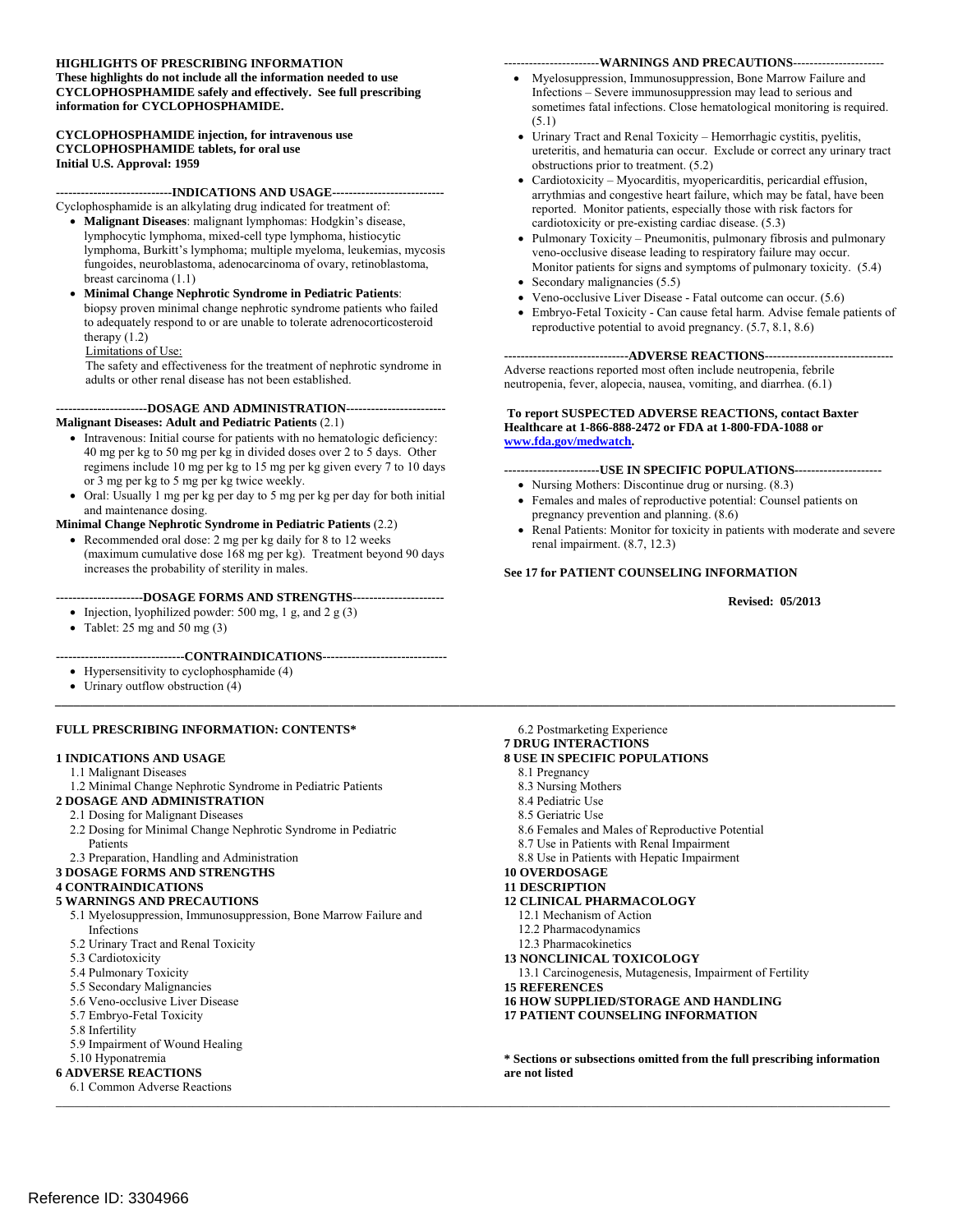# **FULL PRESCRIBING INFORMATION**

# **1. INDICATIONS AND USAGE**

#### **1.1 Malignant Diseases**

Cyclophosphamide is indicated for the treatment of:

- malignant lymphomas (Stages III and IV of the Ann Arbor staging system), Hodgkin's disease, lymphocytic lymphoma (nodular or diffuse), mixed-cell type lymphoma, histiocytic lymphoma, Burkitt's lymphoma
- multiple myeloma
- leukemias: chronic lymphocytic leukemia, chronic granulocytic leukemia (it is usually ineffective in acute blastic crisis), acute myelogenous and monocytic leukemia, acute lymphoblastic (stem-cell) leukemia (cyclophosphamide given during remission is effective in prolonging its duration)
- mycosis fungoides (advanced disease)
- neuroblastoma (disseminated disease)
- adenocarcinoma of the ovary
- retinoblastoma
- carcinoma of the breast

Cyclophosphamide, although effective alone in susceptible malignancies, is more frequently used concurrently or sequentially with other antineoplastic drugs.

# **1.2 Minimal Change Nephrotic Syndrome in Pediatric Patients:**

Cyclophosphamide is indicated for the treatment of biopsy proven minimal change nephrotic syndrome in pediatrics patients who failed to adequately respond to or are unable to tolerate adrenocorticosteroid therapy.

#### Limitations of Use:

The safety and effectiveness for the treatment of nephrotic syndrome in adults or other renal disease has not been established.

# **2. DOSAGE AND ADMINISTRATION**

During or immediately after the administration, adequate amounts of fluid should be ingested or infused to force diuresis in order to reduce the risk of urinary tract toxicity. Therefore, cyclophosphamide should be administered in the morning.

## **2.1 Dosing for Malignant Diseases**

## *Adults and Pediatric Patients*

#### Intravenous

When used as the only oncolytic drug therapy, the initial course of cyclophosphamide for patients with no hematologic deficiency usually consists of 40 mg per kg to 50 mg per kg given intravenously in divided doses over a period of 2 to 5 days. Other intravenous regimens include 10 mg per kg to 15 mg per kg given every 7 to 10 days or 3 mg per kg to 5 mg per kg twice weekly.

Oral

Oral cyclophosphamide dosing is usually in the range of 1 mg per kg per day to 5 mg per kg per day for both initial and maintenance dosing.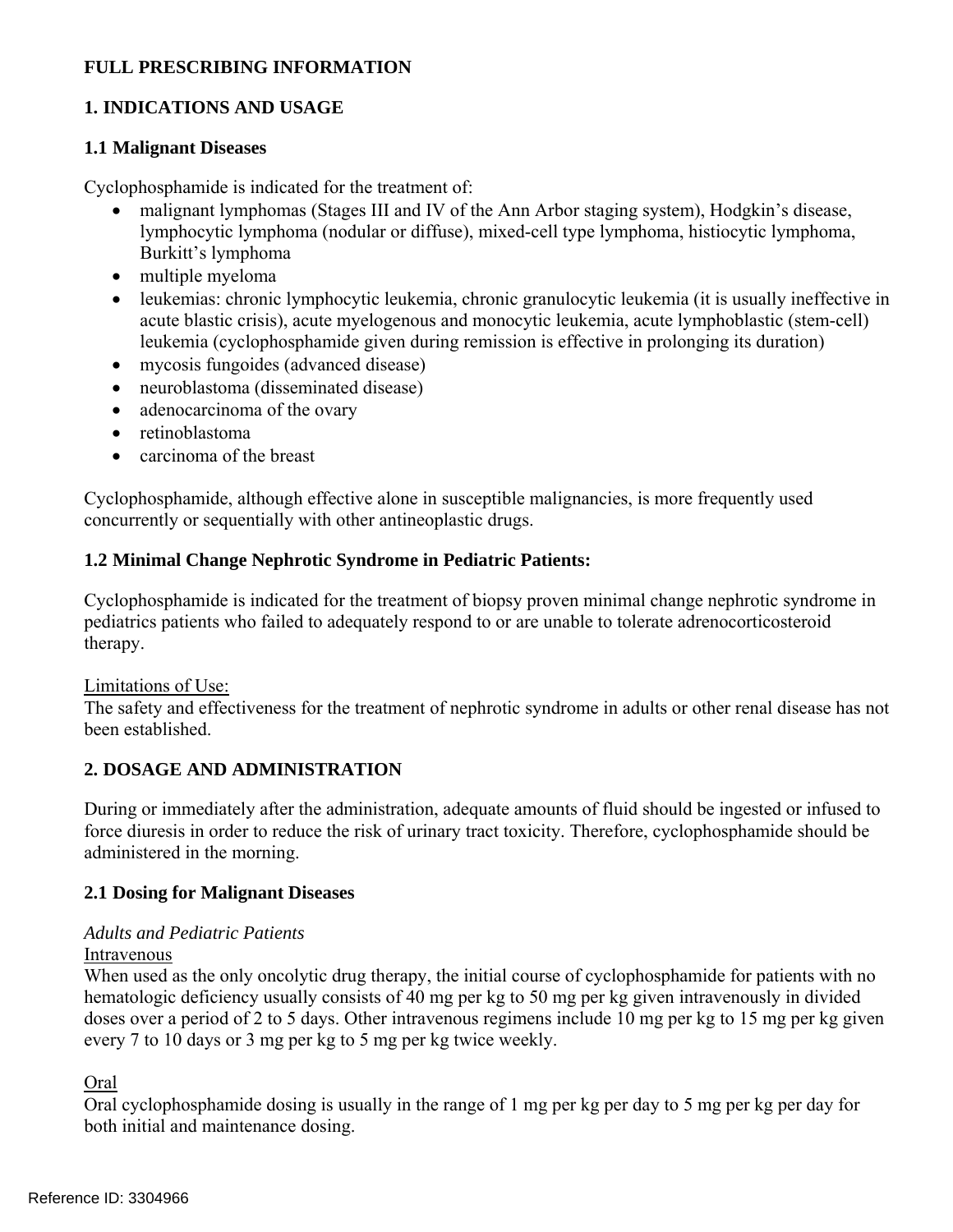Many other regimens of intravenous and oral cyclophosphamide have been reported. Dosages must be adjusted in accord with evidence of antitumor activity and/or leukopenia. The total leukocyte count is a good, objective guide for regulating dosage.

When cyclophosphamide is included in combined cytotoxic regimens, it may be necessary to reduce the dose of cyclophosphamide as well as that of the other drugs.

# **2.2 Dosing for Minimal Change Nephrotic Syndrome in Pediatric Patients**

An oral dose of 2 mg per kg daily for 8 to 12 weeks (maximum cumulative dose 168 mg per kg) is recommended. Treatment beyond 90 days increases the probability of sterility in males *[see Use in Specific Populations (8.4[\)\].](#page-11-0)* 

# <span id="page-2-0"></span>**2.3 Preparation, Handling and Administration**

Handle and dispose of cyclophosphamide in a manner consistent with other cytotoxic drugs.<sup>[1](#page-15-0)</sup> Caution should be exercised when handling and preparing Cyclophosphamide for Injection, USP (lyophilized powder), or bottles containing cyclophosphamide tablets. To minimize the risk of dermal exposure, always wear gloves when handling vials containing Cyclophosphamide for Injection, USP (lyophilized powder), or bottles containing cyclophosphamide tablets. The coating of the cyclophosphamide tablets prevents direct contact of persons handling the tablets with the active substance. However, to prevent inadvertent exposure to the active substance, the cyclophosphamide tablets should not be cut, chewed, or crushed. Personnel should avoid exposure to broken tablets. If contact with broken tablets occurs, wash hands immediately and thoroughly.

# **Cyclophosphamide for Injection, USP**

## *Intravenous Administration*

Parenteral drug products should be inspected visually for particulate matter and discoloration prior to administration, whenever solution and container permit. Do not use cyclophosphamide vials if there are signs of melting. Melted cyclophosphamide is a clear or yellowish viscous liquid usually found as a connected phase or in droplets in the affected vials.

Cyclophosphamide does not contain any antimicrobial preservative and thus care must be taken to assure the sterility of prepared solutions. Use aseptic technique.

## *For Direct Intravenous Injection*

Reconstitute Cyclophosphamide with 0.9% Sodium Chloride Injection, USP only, using the volumes listed below in Table 1. Gently swirl the vial to dissolve the drug completely. Do not use Sterile Water for Injection, USP because it results in a hypotonic solution and should not be injected directly.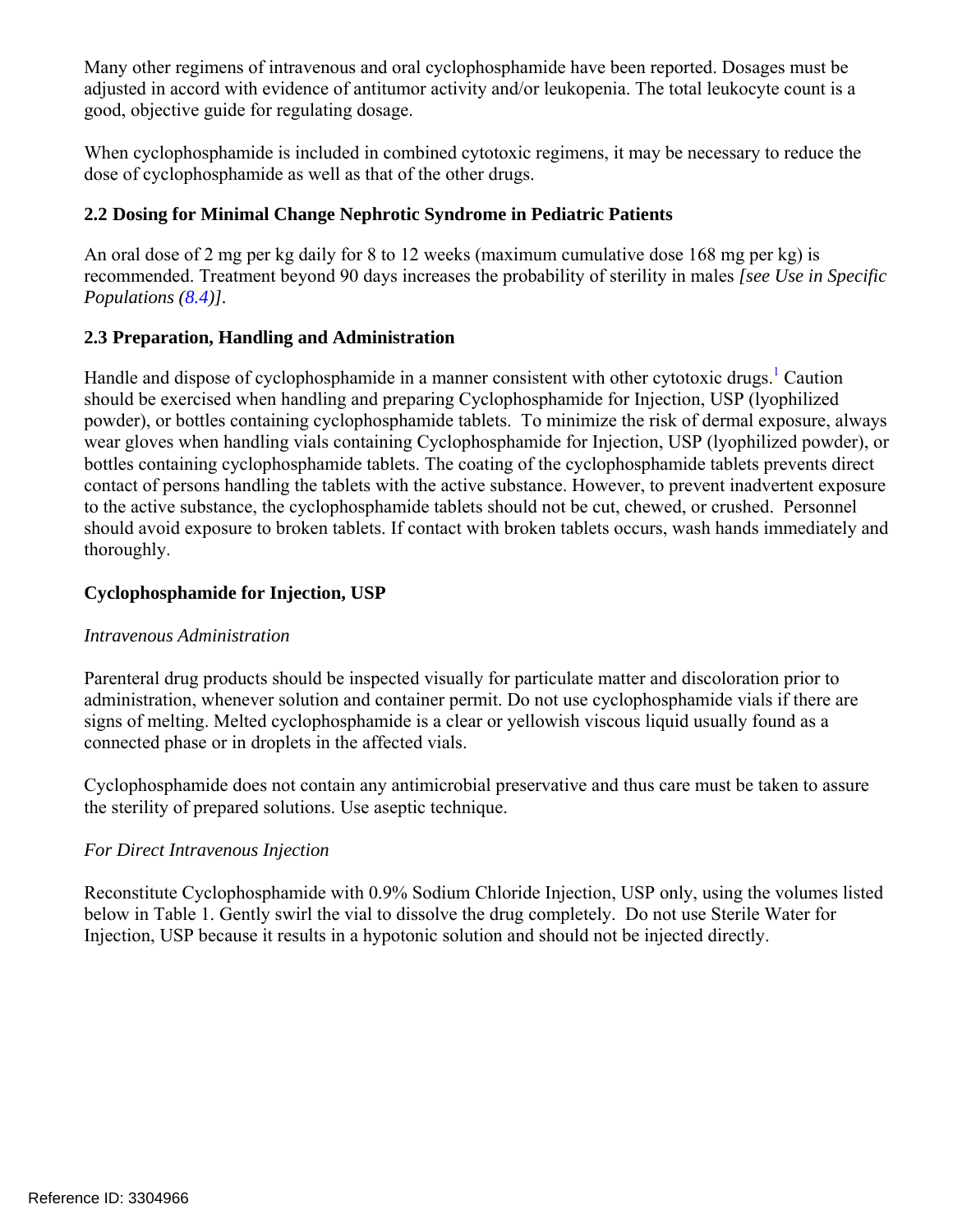| Table 1: Reconstitution for Direct Intravenous Injection |  |  |  |  |  |  |  |
|----------------------------------------------------------|--|--|--|--|--|--|--|
|----------------------------------------------------------|--|--|--|--|--|--|--|

|          | Volume of            | Cyclophosphamide |  |
|----------|----------------------|------------------|--|
| Strength | 0.9% Sodium Chloride | Concentration    |  |
| $500$ mg | $25 \text{ mL}$      |                  |  |
|          | $50$ mL              | 20 mg per mL     |  |
|          | $100 \text{ mL}$     |                  |  |

#### *For Intravenous Infusion*

Reconstitution of Cyclophosphamide:

Reconstitute Cyclophosphamide using 0.9% Sodium Chloride Injection, USP or Sterile Water for Injection, USP with the volume of diluent listed below in Table 2. Add the diluent to the vial and gently swirl to dissolve the drug completely.

Table 2: Reconstitution in preparation for Intravenous Infusion

| Strength | Volume of       | Cyclophosphamide |
|----------|-----------------|------------------|
|          | Diluent         | Concentration    |
| $500$ mg | $25 \text{ mL}$ |                  |
|          | $50$ mL         | 20 mg per mL     |
|          | 100 mL          |                  |

Dilution of Reconstituted Cyclophosphamide:

Further dilute the reconstituted Cyclophosphamide solution to a minimum concentration of 2 mg per mL with any of the following diluents:

- 5% Dextrose Injection, USP
- 5% Dextrose and 0.9% Sodium Chloride Injection, USP
- 0.45% Sodium Chloride Injection, USP

To reduce the likelihood of adverse reactions that appear to be administration rate-dependent (e.g., facial swelling, headache, nasal congestion, scalp burning), cyclophosphamide should be injected or infused very slowly. Duration of the infusion also should be appropriate for the volume and type of carrier fluid to be infused.

## *Storage of Reconstituted and Diluted Cyclophosphamide Solution:*

If not used immediately, for microbiological integrity, cyclophosphamide solutions should be stored as described in Table 3: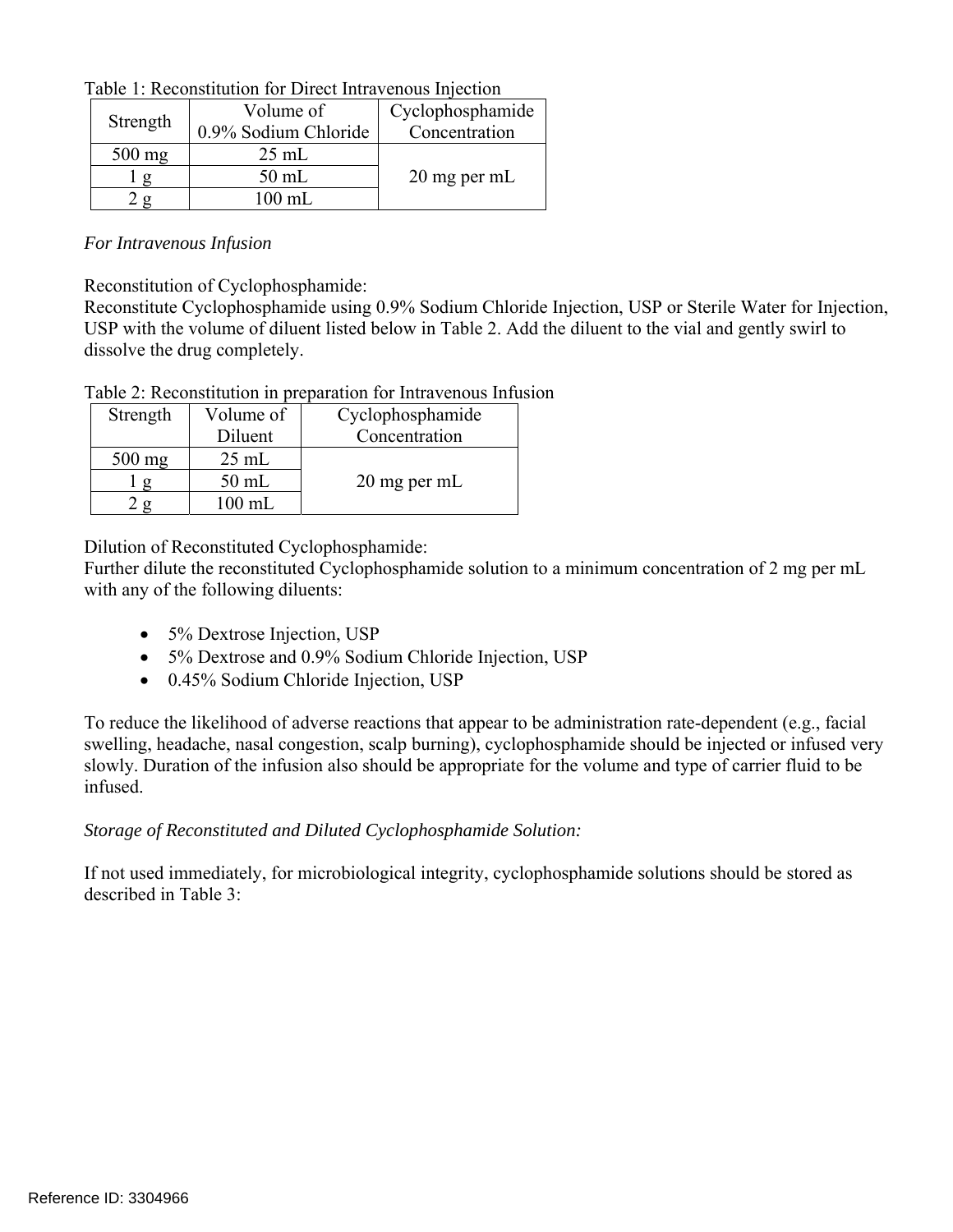Table 3: Storage of Cyclophosphamide Solutions

| -70<br>Diluent                                           | Storage                       |                |  |  |
|----------------------------------------------------------|-------------------------------|----------------|--|--|
|                                                          | Room                          | Refrigerated   |  |  |
|                                                          | Temperature                   |                |  |  |
| <b>Reconstituted Solution (Without Further Dilution)</b> |                               |                |  |  |
| 0.9% Sodium Chloride Injection, USP                      | up to 24 hrs                  | Up to 6 days   |  |  |
| Sterile Water for Injection, USP                         | Do not store; use immediately |                |  |  |
| Diluted Solutions <sup>1</sup>                           |                               |                |  |  |
| 0.45% Sodium Chloride Injection, USP                     | up to 24 hrs                  | up to 6 days   |  |  |
| 5% Dextrose Injection, USP                               | up to 24 hrs                  | up to $36$ hrs |  |  |
| 5% Dextrose and 0.9% Sodium Chloride<br>Injection, USP   | up to 24 hrs                  | up to $36$ hrs |  |  |

<sup>1</sup> Storage time is the total time cyclophosphamide is in solution including the time it is reconstituted in 0.9% Sterile Sodium Chloride Injection, USP or Sterile Water for Injection, USP.

## *Use of Reconstituted Solution for Oral Administration*

Liquid preparations of cyclophosphamide for oral administration may be prepared by dissolving cyclophosphamide for injection in Aromatic Elixir, National Formulary (NF) Such preparations should be stored under refrigeration in glass containers and used within 14 days.

# **3. DOSAGE FORMS AND STRENGTHS**

Cyclophosphamide for Injection, USP (lyophilized powder) is a sterile white cake available in

- $\bullet$  500 mg
- $-1 g$
- $\bullet$  2 g

Cyclophosphamide Tablets, USP are white tablets with blue flecks available in

- $\bullet$  25 mg
- $\bullet$  50 mg

# <span id="page-4-0"></span>**4. CONTRAINDICATIONS**

• Hypersensitivity

Cyclophosphamide is contraindicated in patients who have a history of severe hypersensitivity reactions to it, any of its metabolites, or to other components of the product. Anaphylactic reactions including death have been reported with cyclophosphamide. Possible cross-sensitivity with other alkylating agents can occur.

• Urinary Outflow Obstruction

Cyclophosphamide is contraindicated in patients with urinary outflow obstruction *[see Warnings and Precautions ([5.2\)](#page-5-0)]*.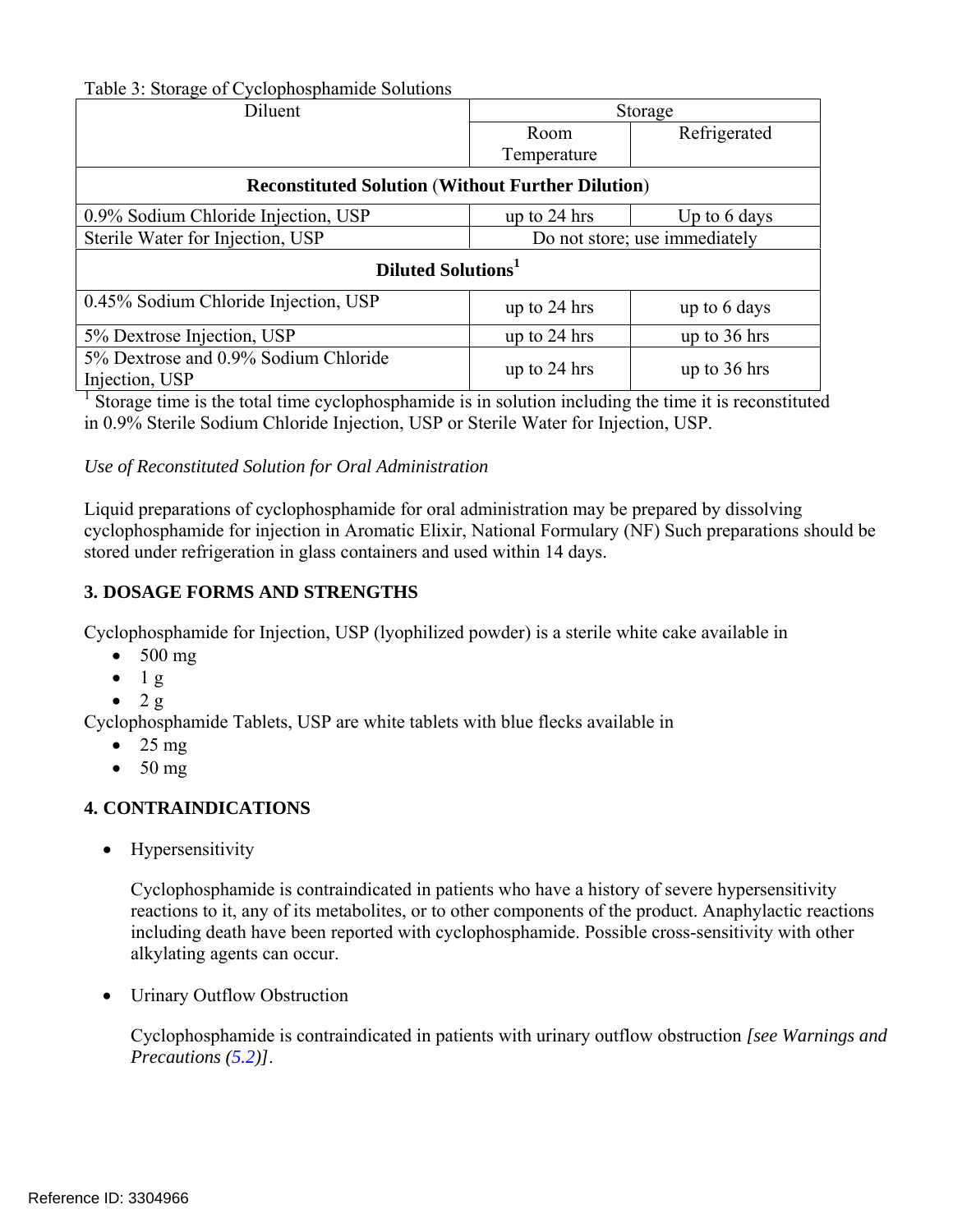# **5. WARNINGS AND PRECAUTIONS**

#### <span id="page-5-1"></span>**5.1 Myelosuppression, Immunosuppression, Bone Marrow Failure and Infections**

Cyclophosphamide can cause myelosuppression (leukopenia, neutropenia, thrombocytopenia and anemia), bone marrow failure, and severe immunosuppression which may lead to serious and sometimes fatal infections, including sepsis and septic shock. Latent infections can be reactivated *[see Adverse Reactions*   $(6.2)$  $(6.2)$  $(6.2)$ ].

Antimicrobial prophylaxis may be indicated in certain cases of neutropenia at the discretion of the managing physician. In case of neutropenic fever, antibiotic therapy is indicated. Antimycotics and/or antivirals may also be indicated.

Monitoring of complete blood counts is essential during cyclophosphamide treatment so that the dose can be adjusted, if needed. Cyclophosphamide should not be administered to patients with neutrophils  $\leq 1,500/\text{mm}^3$ and platelets  $\leq 50,000/\text{mm}^3$ . Cyclophosphamide treatment may not be indicated, or should be interrupted, or the dose reduced, in patients who have or who develop a serious infection. G-CSF may be administered to reduce the risks of neutropenia complications associated with cyclophosphamide use. Primary and secondary prophylaxis with G-CSF should be considered in all patients considered to be at increased risk for neutropenia complications. The nadirs of the reduction in leukocyte count and thrombocyte count are usually reached in weeks 1 and 2 of treatment. Peripheral blood cell counts are expected to normalize after approximately 20 days. Bone marrow failure has been reported. Severe myelosuppression may be expected particularly in patients pretreated with and/or receiving concomitant chemotherapy and/or radiation therapy.

# <span id="page-5-0"></span>**5.2 Urinary Tract and Renal Toxicity**

Hemorrhagic cystitis, pyelitis, ureteritis, and hematuria have been reported with cyclophosphamide. Medical and/or surgical supportive treatment may be required to treat protracted cases of severe hemorrhagic cystitis. Discontinue cyclophosphamide therapy in case of severe hemorrhagic cystitis. Urotoxicity (bladder ulceration, necrosis, fibrosis, contracture and secondary cancer) may require interruption of cyclophosphamide treatment or cystectomy. Urotoxicity can be fatal. Urotoxicity can occur with short-term or long-term use of cyclophosphamide.

Before starting treatment, exclude or correct any urinary tract obstructions *[see Contraindications ([4\)](#page-4-0)]*. Urinary sediment should be checked regularly for the presence of erythrocytes and other signs of urotoxicity and/or nephrotoxicity. Cyclophosphamide should be used with caution, if at all, in patients with active urinary tract infections. Aggressive hydration with forced diuresis and frequent bladder emptying can reduce the frequency and severity of bladder toxicity. Mesna has been used to prevent severe bladder toxicity.

## <span id="page-5-2"></span>**5.3 Cardiotoxicity**

Myocarditis, myopericarditis, pericardial effusion including cardiac tamponade, and congestive heart failure, which may be fatal, have been reported with cyclophosphamide therapy

Supraventricular arrhythmias (including atrial fibrillation and flutter) and ventricular arrhythmias (including severe QT prolongation associated with ventricular tachyarrhythmia) have been reported after treatment with regimens that included cyclophosphamide.

The risk of cardiotoxicity may be increased with high doses of cyclophosphamide, in patients with advanced age, and in patients with previous radiation treatment to the cardiac region and/or previous or concomitant treatment with other cardiotoxic agents.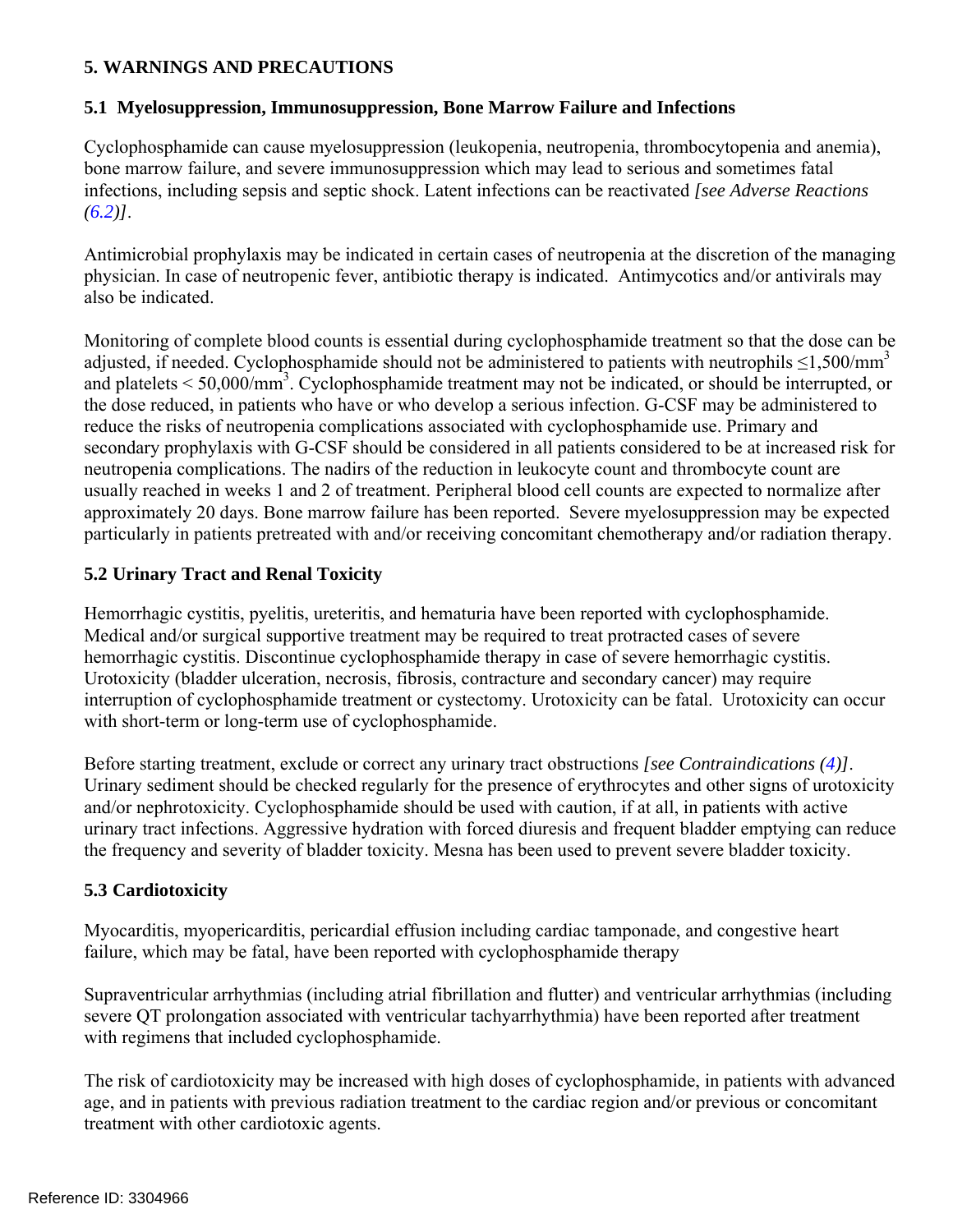Particular caution is necessary in patients with risk factors for cardiotoxicity and in patients with preexisting cardiac disease.

Monitor patients with risk factors for cardiotoxicity and with pre-existing cardiac disease.

# <span id="page-6-0"></span>**5.4 Pulmonary Toxicity**

Pneumonitis, pulmonary fibrosis, pulmonary veno-occlusive disease and other forms of pulmonary toxicity leading to respiratory failure have been reported during and following treatment with cyclophosphamide. Late onset pneumonitis (greater than 6 months after start of cyclophosphamide) appears to be associated with increased mortality. Pneumonitis may develop years after treatment with cyclophosphamide.

Monitor patients for signs and symptoms of pulmonary toxicity.

# <span id="page-6-1"></span>**5.5 Secondary Malignancies**

Cyclophosphamide is genotoxic *[see Nonclinical Toxicology [\(13.1](#page-15-1))]*. Secondary malignancies (urinary tract cancer, myelodysplasia, acute leukemias, lymphomas, thyroid cancer, and sarcomas) have been reported in patients treated with cyclophosphamide-containing regimens*.* The risk of bladder cancer may be reduced by prevention of hemorrhagic cystitis.

# <span id="page-6-2"></span>**5.6 Veno-occlusive Liver Disease**

Veno-occlusive liver disease (VOD) including fatal outcome has been reported in patients receiving cyclophosphamide-containing regimens. A cytoreductive regimen in preparation for bone marrow transplantation that consists of cyclophosphamide in combination with whole-body irradiation, busulfan, or other agents has been identified as a major risk factor. VOD has also been reported to develop gradually in patients receiving long-term low-dose immunosuppressive doses of cyclophosphamide. Other risk factors predisposing to the development of VOD include preexisting disturbances of hepatic function, previous radiation therapy of the abdomen, and a low performance status.

# <span id="page-6-3"></span>**5.7 Embryo-Fetal Toxicity**

Cyclophosphamide can cause fetal harm when administered to a pregnant woman *[see Use in Specific Populations ([8.1](#page-11-1))]*. Exposure to cyclophosphamide during pregnancy may cause birth defects, miscarriage, fetal growth retardation, and fetotoxic effects in the newborn. Cyclophosphamide is teratogenic and embryo-fetal toxic in mice, rats, rabbits and monkeys.

Advise female patients of reproductive potential to avoid becoming pregnant and to use highly effective contraception during treatment and for up to 1 year after completion of therapy *[see Use in Specific Populations ([8.6](#page-12-0))]*.

# <span id="page-6-4"></span>**5.8 Infertility**

Male and female reproductive function and fertility may be impaired in patients being treated with cyclophosphamide. Cyclophosphamide interferes with oogenesis and spermatogenesis. It may cause sterility in both sexes. Development of sterility appears to depend on the dose of cyclophosphamide, duration of therapy, and the state of gonadal function at the time of treatment. Cyclophosphamide-induced sterility may be irreversible in some patients. Advise patients on the potential risks for infertility *[see Use in Specific Populations ([8.4](#page-11-0) and [8.6](#page-12-0))]*.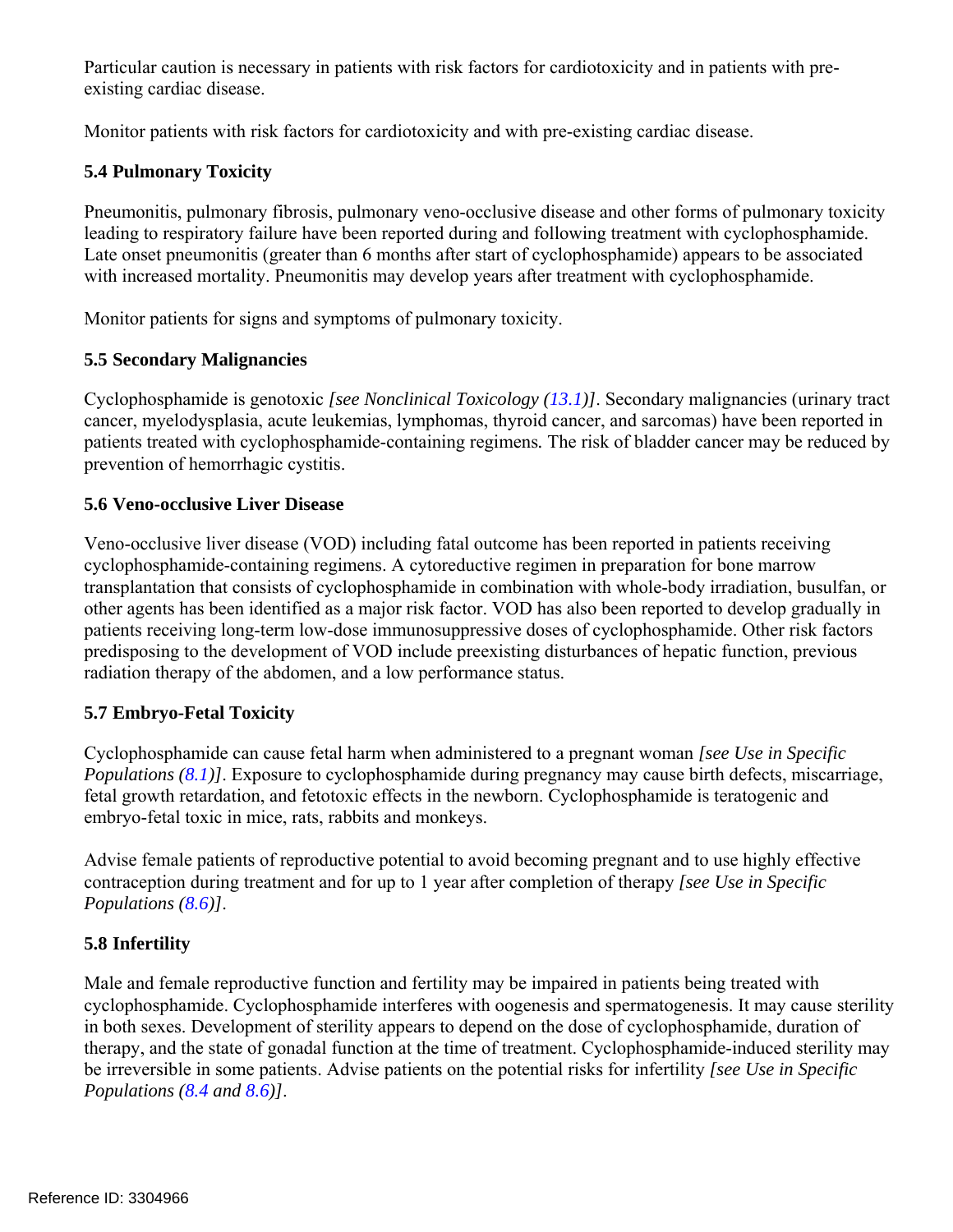# <span id="page-7-1"></span>**5.9 Impairment of Wound Healing**

Cyclophosphamide may interfere with normal wound healing.

# <span id="page-7-2"></span>**5.10 Hyponatremia**

Hyponatremia associated with increased total body water, acute water intoxication, and a syndrome resembling SIADH (syndrome of inappropriate secretion of antidiuretic hormone), which may be fatal, has been reported.

# <span id="page-7-3"></span>**6. ADVERSE REACTIONS**

The following adverse reactions are discussed in more detail in other sections of the labeling.

- Hypersensitivity *[see Contraindications ([4\)](#page-4-0)]*
- • Myelosuppression, Immunosuppression, Bone Marrow Failure, and Infections *[see Warnings and Precautions ([5.1\)](#page-5-1)]*
- Urinary Tract and Renal Toxicity *[see Warnings and Precautions [\(5.2](#page-5-0))]*
- Cardiotoxicity *[see Warnings and Precautions [\(5.3](#page-5-2))]*
- Pulmonary Toxicity *[see Warnings and Precautions ([5.4](#page-6-0))]*
- Secondary Malignancies *[see Warnings and Precautions [\(5.5](#page-6-1))]*
- Veno-occlusive Liver Disease *[see Warnings and Precautions [\(5.6](#page-6-2))]*
- Embryo-Fetal Toxicity *[see Warnings and Precautions ([5.7\)](#page-6-3)]*
- Reproductive System Toxicity *[see Warnings and Precautions [\(5.8](#page-6-4)) and Use in Specific Populations ([8.4](#page-11-0) and [8.6](#page-12-0))]*
- Impaired Wound Healing *[see Warnings and Precautions [\(5.9](#page-7-1))]*
- Hyponatremia *[see Warnings and Precautions [\(5.10](#page-7-2))]*

## **6.1 Common Adverse Reactions**

#### *Hematopoietic system:*

Neutropenia occurs in patients treated with cyclophosphamide. The degree of neutropenia is particularly important because it correlates with a reduction in resistance to infections. Fever without documented infection has been reported in neutropenic patients.

## *Gastrointestinal system:*

Nausea and vomiting occur with cyclophosphamide therapy. Anorexia and, less frequently, abdominal discomfort or pain and diarrhea may occur. There are isolated reports of hemorrhagic colitis, oral mucosal ulceration and jaundice occurring during therapy.

## *Skin and its structures:*

Alopecia occurs in patients treated with cyclophosphamide. Skin rash occurs occasionally in patients receiving the drug. Pigmentation of the skin and changes in nails can occur.

## <span id="page-7-0"></span>**6.2 Postmarketing Experience**

The following adverse reactions have been identified from clinical trials or post-marketing surveillance. Because they are reported from a population from unknown size, precise estimates of frequency cannot be made.

*Cardiac:* cardiac arrest, ventricular fibrillation, ventricular tachycardia, cardiogenic shock, pericardial effusion (progressing to cardiac tamponade), myocardial hemorrhage, myocardial infarction, cardiac failure (including fatal outcomes), cardiomyopathy, myocarditis, pericarditis, carditis, atrial fibrillation,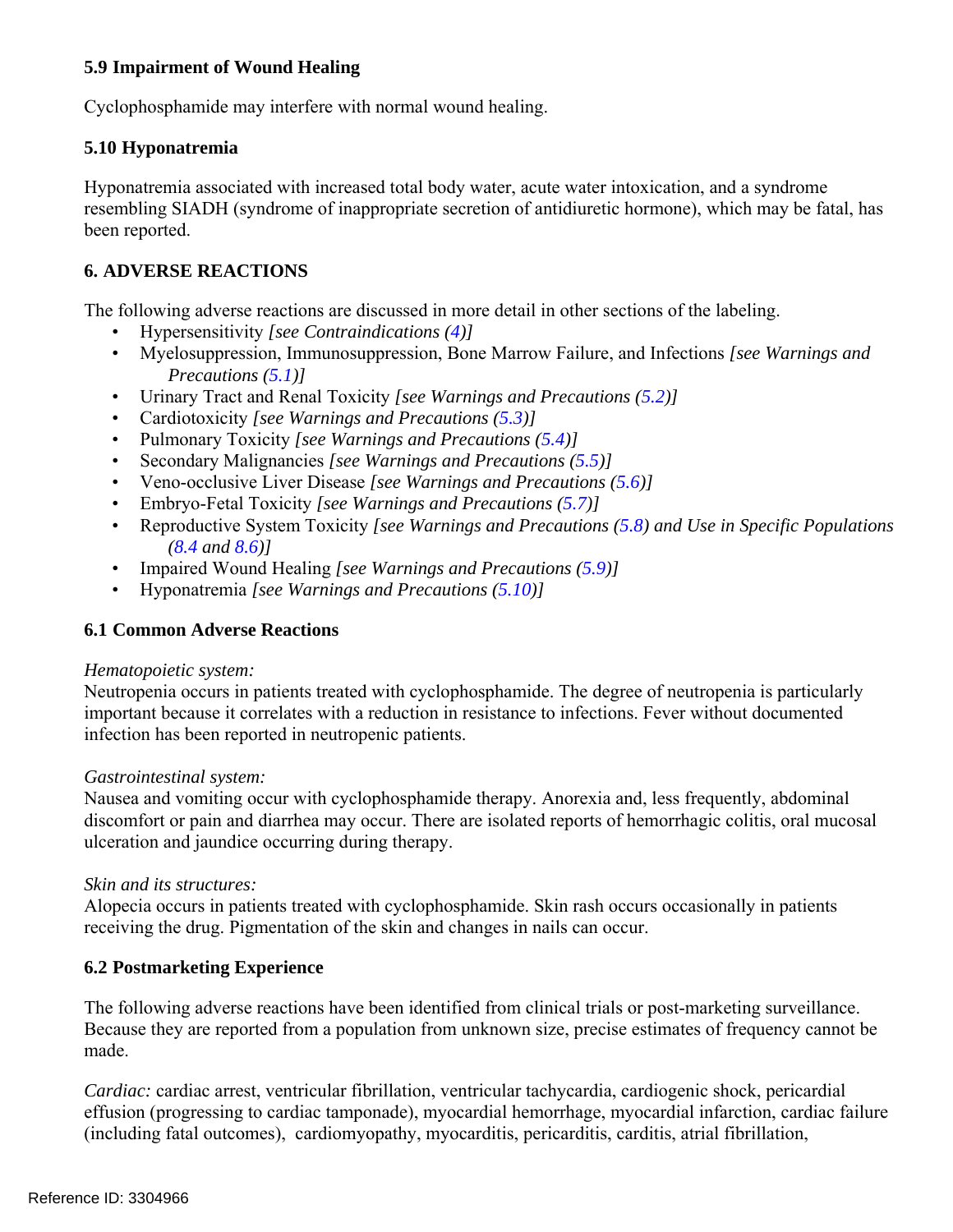supraventricular arrhythmia, ventricular arrhythmia, bradycardia, tachycardia, palpitations, QT prolongation.

*Congenital, Familial and Genetic*: intra-uterine death, fetal malformation, fetal growth retardation, fetal toxicity (including myelosuppression, gastroenteritis).

*Ear and Labyrinth:* deafness, hearing impaired, tinnitus.

*Endocrine:* water intoxication.

*Eye:* visual impairment, conjunctivitis, lacrimation.

*Gastrointestinal:* gastrointestinal hemorrhage, acute pancreatitis, colitis, enteritis, cecitis, stomatitis, constipation, parotid gland inflammation.

*General Disorders and Administrative Site Conditions:* multiorgan failure, general physical deterioration, influenza-like illness, injection/infusion site reactions (thrombosis, necrosis, phlebitis, inflammation, pain, swelling, erythema), pyrexia, edema, chest pain, mucosal inflammation, asthenia, pain, chills, fatigue, malaise, headache.

*Hematologic:* myelosuppression, bone marrow failure, disseminated intravascular coagulation and hemolytic uremic syndrome (with thrombotic microangiopathy).

*Hepatic:* veno-occlusive liver disease, cholestatic hepatitis, cytolytic hepatitis, hepatitis, cholestasis; hepatotoxicity with hepatic failure, hepatic encephalopathy, ascites, hepatomegaly, blood bilirubin increased, hepatic function abnormal, hepatic enzymes increased.

*Immune:* immunosuppression, anaphylactic shock and hypersensitivity reaction.

*Infections:* The following manifestations have been associated with myelosuppression and immunosuppression caused by cyclophosphamide: increased risk for and severity of pneumonias (including fatal outcomes), other bacterial, fungal, viral, protozoal and, parasitic infections; reactivation of latent infections, (including viral hepatitis, tuberculosis), *Pneumocystis jiroveci*, herpes zoster, *Strongyloides*, sepsis and septic shock.

*Investigations:* blood lactate dehydrogenase increased, C-reactive protein increased.

*Metabolism and Nutrition:* hyponatremia, fluid retention, blood glucose increased, blood glucose decreased.

*Musculoskeletal and Connective Tissue*: rhabdomyolysis, scleroderma, muscle spasms, myalgia, arthralgia.

*Neoplasms:* acute leukemia, myelodysplastic syndrome, lymphoma, sarcomas, renal cell carcinoma, renal pelvis cancer, bladder cancer, ureteric cancer, thyroid cancer.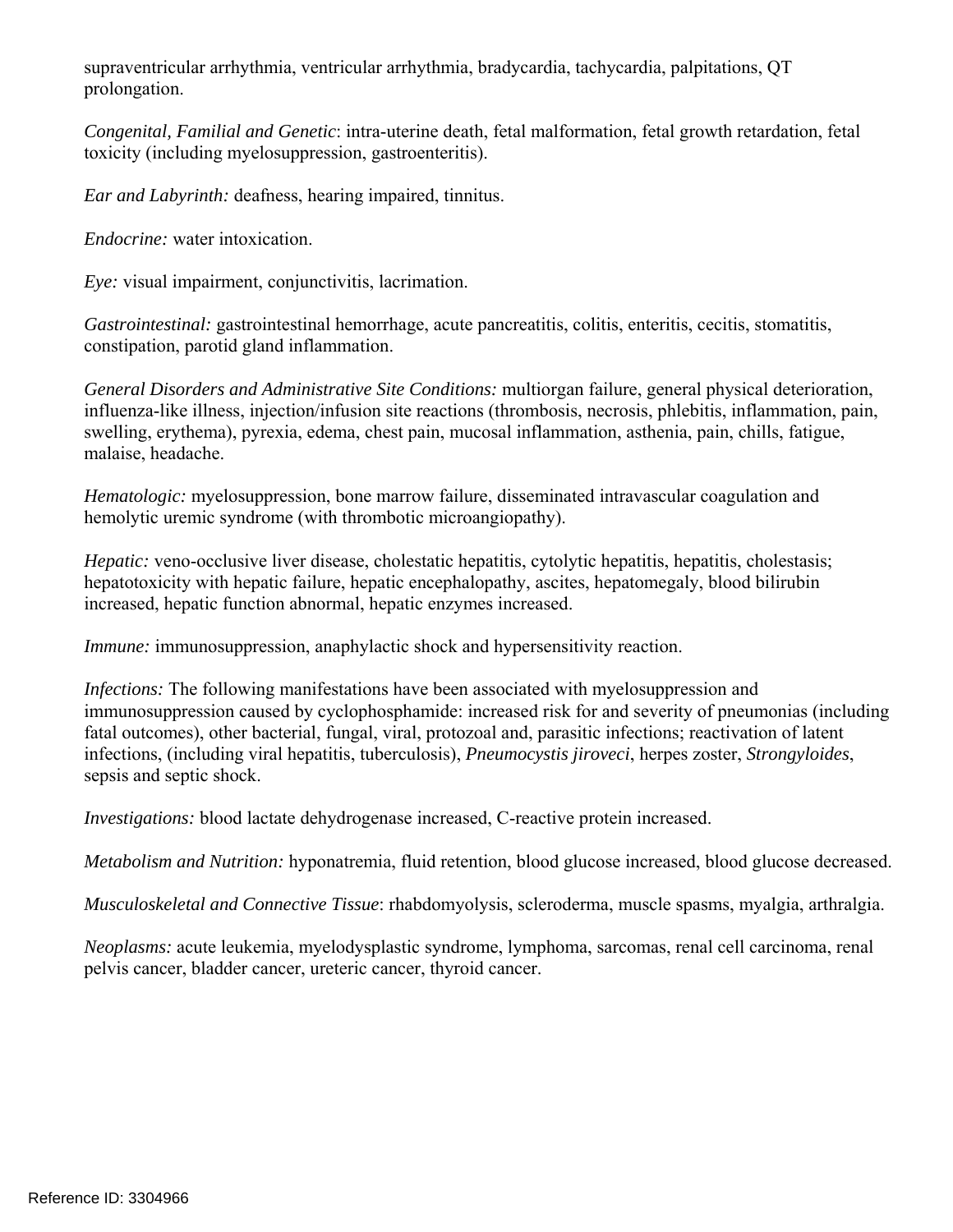*Nervous System:* encephalopathy, convulsion, dizziness, neurotoxicity has been reported and manifested as reversible posterior leukoencephalopathy syndrome, myelopathy, peripheral neuropathy, polyneuropathy, neuralgia, dysesthesia, hypoesthesia, paresthesia, tremor, dysgeusia, hypogeusia, parosmia.

*Pregnancy:* premature labor.

*Psychiatric:* confusional state.

*Renal and Urinary:* renal failure, renal tubular disorder, renal impairment, nephropathy toxic, hemorrhagic cystitis, bladder necrosis, cystitis ulcerative, bladder contracture, hematuria, nephrogenic diabetes insipidus, atypical urinary bladder epithelial cells.

*Reproductive System:* infertility, ovarian failure, ovarian disorder, amenorrhea, oligomenorrhea, testicular atrophy, azoospermia, oligospermia.

*Respiratory:* pulmonary veno-occlusive disease, acute respiratory distress syndrome, interstitial lung disease as manifested by respiratory failure (including fatal outcomes), obliterative bronchiolitis, organizing pneumonia, alveolitis allergic, pneumonitis, pulmonary hemorrhage; respiratory distress, pulmonary hypertension, pulmonary edema, pleural effusion, bronchospasm, dyspnea, hypoxia, cough, nasal congestion, nasal discomfort, oropharyngeal pain, rhinorrhea.

*Skin and Subcutaneous Tissue:* toxic epidermal necrolysis, Stevens-Johnson syndrome, erythema multiforme, palmar-plantar erythrodysesthesia syndrome, radiation recall dermatitis, toxic skin eruption, urticaria, dermatitis, blister, pruritus, erythema, nail disorder, facial swelling, hyperhidrosis.

*Tumor lysis syndrome*: like other cytotoxic drugs, cyclophosphamide may induce tumor-lysis syndrome and hyperuricemia in patients with rapidly growing tumors.

*Vascular:* pulmonary embolism, venous thrombosis, vasculitis, peripheral ischemia, hypertension, hypotension, flushing, hot flush.

# **7. DRUG INTERACTIONS**

Cyclophosphamide is a pro-drug that is activated by cytochrome P450s *[see Clinical Pharmacology ([12.3\)](#page-14-0)]*.

An increase of the concentration of cytotoxic metabolites may occur with:

• Protease inhibitors: Concomitant use of protease inhibitors may increase the concentration of cytotoxic metabolites. Use of protease inhibitor-based regimens was found to be associated with a higher Incidence of infections and neutropenia in patients receiving cyclophosphamide, doxorubicin, and etoposide (CDE) than use of a Non-Nucleoside Reverse Transcriptase Inhibitor-based regimen.

Combined or sequential use of cyclophosphamide and other agents with similar toxicities can potentiate toxicities.

- Increased hematotoxicity and/or immunosuppression may result from a combined effect of cyclophosphamide and, for example:
	- ACE inhibitors: ACE inhibitors can cause leukopenia.
	- Natalizumah
	- Paclitaxel: Increased hematotoxicity has been reported when cyclophosphamide was administered after paclitaxel infusion.
	- Thiazide diuretics
	- Zidovudine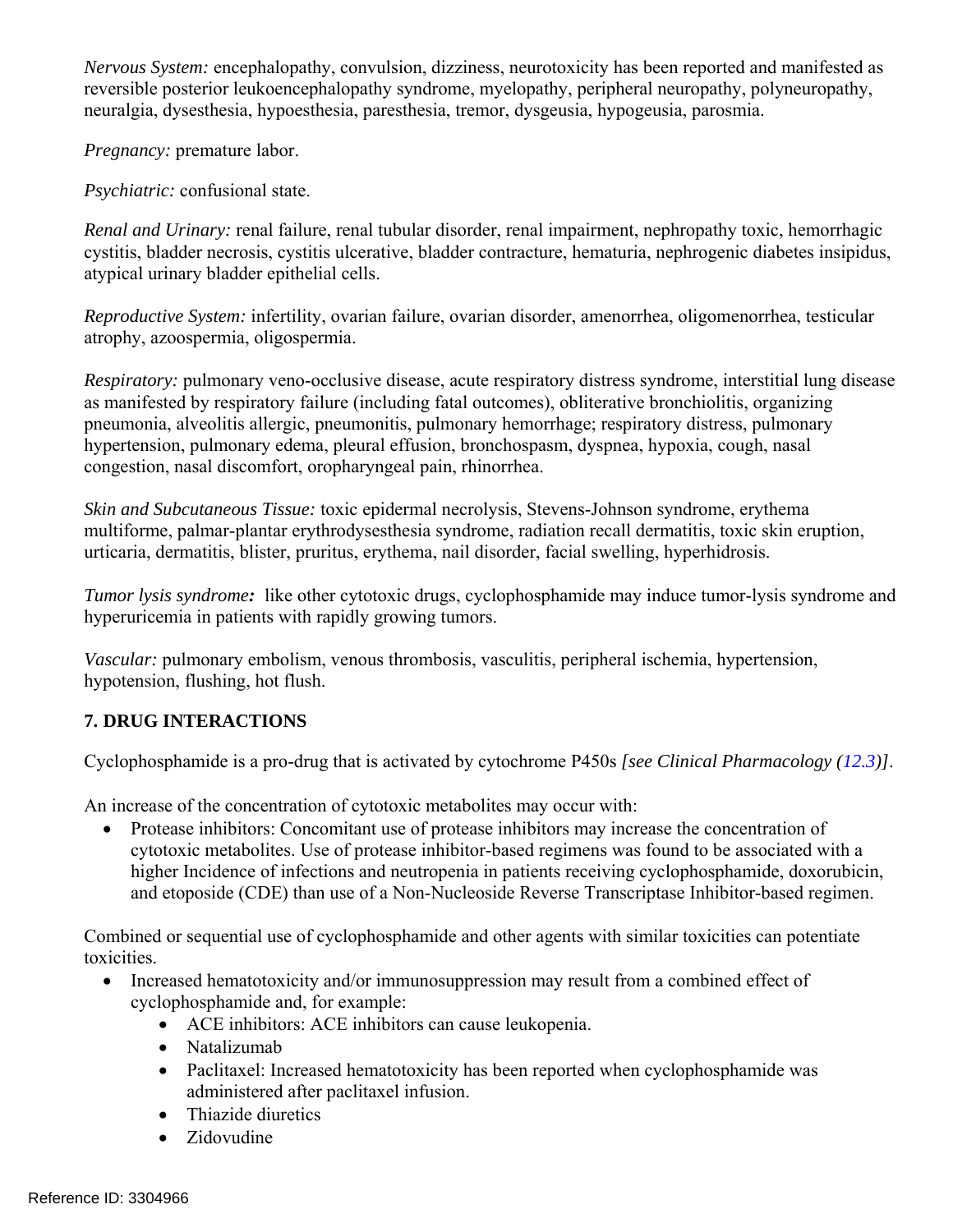- Increased cardiotoxicity may result from a combined effect of cyclophosphamide and, for example:
	- Anthracyclines
	- Cytarabine
	- Pentostatin
	- Radiation therapy of the cardiac region
	- Trastuzumab
- Increased pulmonary toxicity may result from a combined effect of cyclophosphamide and, for example:
	- Amiodarone
	- G-CSF, GM-CSF (granulocyte colony-stimulating factor, granulocyte macrophage colonystimulating factor): Reports suggest an increased risk of pulmonary toxicity in patients treated with cytotoxic chemotherapy that includes cyclophosphamide and G-CSF or GMCSF.
- Increased nephrotoxicity may result from a combined effect of cyclophosphamide and, for example:
	- Amphotericin B
	- Indomethacin: Acute water intoxication has been reported with concomitant use of indomethacin
- Increase in other toxicities:
	- Azathioprine: Increased risk of hepatotoxicity (liver necrosis)
	- Busulfan: Increased incidence of hepatic veno-occlusive disease and mucositis has been reported.
	- Protease inhibitors: Increased incidence of mucositis
- Increased risk of hemorrhagic cystitis may result from a combined effect of cyclophosphamide and past or concomitant radiation treatment.

Etanercept: In patients with Wegener's granulomatosis, the addition of etanercept to standard treatment, including cyclophosphamide, was associated with a higher incidence of non-cutaneous malignant solid tumors.

Metronidazole: Acute encephalopathy has been reported in a patient receiving cyclophosphamide and metronidazole. Causal association is unclear. In an animal study, the combination of cyclophosphamide with metronidazole was associated with increased cyclophosphamide toxicity.

Tamoxifen: Concomitant use of tamoxifen and chemotherapy may increase the risk of thromboembolic complications.

Coumarins: Both increased and decreased warfarin effect have been reported in patients receiving warfarin and cyclophosphamide.

Cyclosporine: Lower serum concentrations of cyclosporine have been observed in patients receiving a combination of cyclophosphamide and cyclosporine than in patients receiving only cyclosporine. This interaction may result in an increased incidence of graft-versus-host disease.

Depolarizing muscle relaxants: Cyclophosphamide treatment causes a marked and persistent inhibition of cholinesterase activity. Prolonged apnea may occur with concurrent depolarizing muscle relaxants (e.g., succinylcholine). If a patient has been treated with cyclophosphamide within 10 days of general anesthesia, alert the anesthesiologist.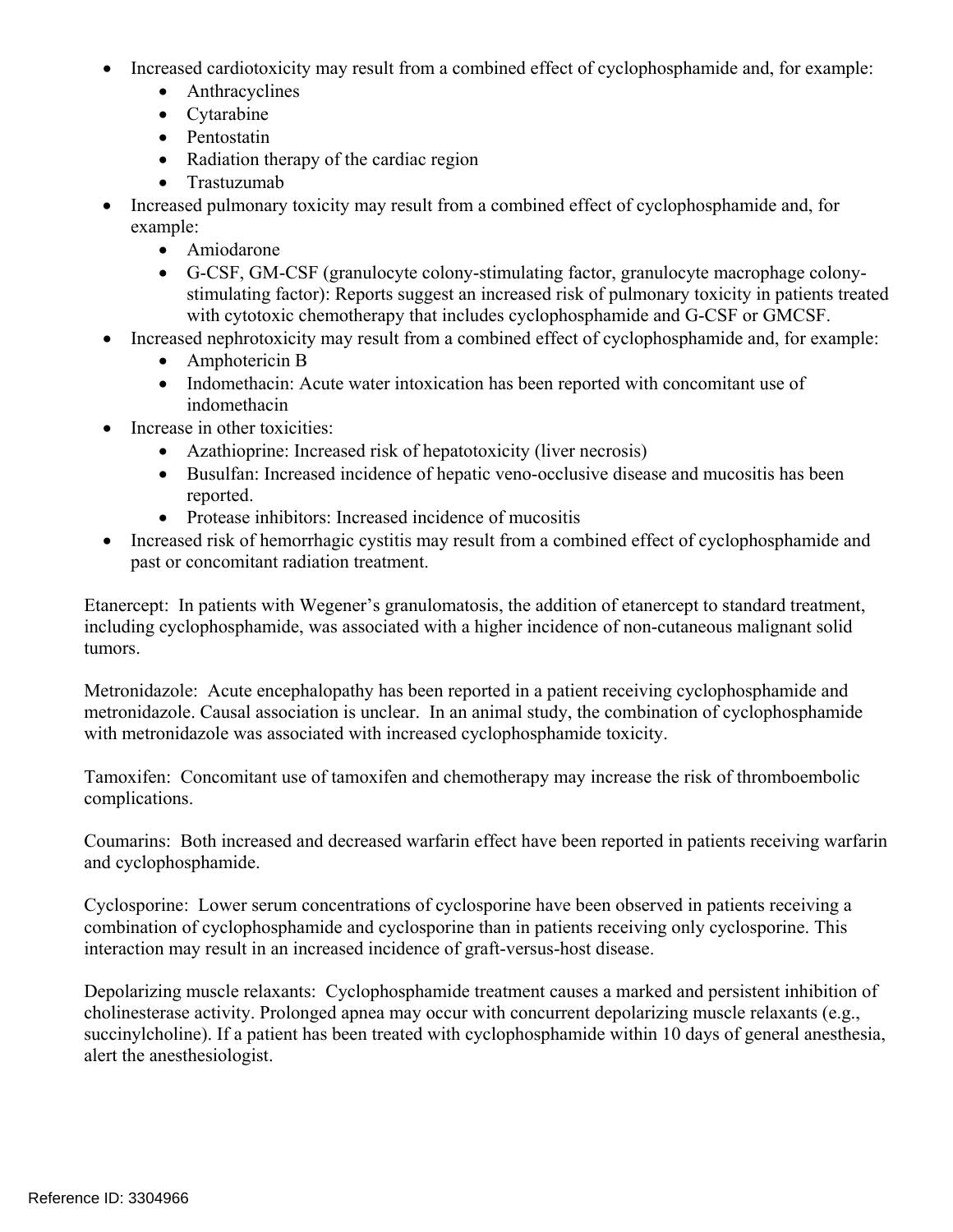# **8. USE IN SPECIFIC POPULATIONS**

# <span id="page-11-1"></span>**8.1 Pregnancy**

#### Pregnancy Category D

#### *Risk Summary*

Cyclophosphamide can cause fetal harm when administered to a pregnant woman based on its mechanism of action and published reports of effects in pregnant patients or animals. Exposure to cyclophosphamide during pregnancy may cause fetal malformations, miscarriage, fetal growth retardation, and toxic effects in the newborn. Cyclophosphamide is teratogenic and embryo-fetal toxic in mice, rats, rabbits and monkeys. If this drug is used during pregnancy, or if the patient becomes pregnant while taking this drug, apprise the patient of the potential hazard to a fetus.

#### *Human Data*

Malformations of the skeleton, palate, limbs and eyes as well as miscarriage have been reported after exposure to cyclophosphamide in the first trimester. Fetal growth retardation and toxic effects manifesting in the newborn, including leukopenia, anemia, pancytopenia, severe bone marrow hypoplasia, and gastroenteritis have been reported after exposure to cyclophosphamide.

#### *Animal Data*

Administration of cyclophosphamide to pregnant mice, rats, rabbits and monkeys during the period of organogenesis at doses at or below the dose in patients based on body surface area resulted in various malformations, which included neural tube defects, limb and digit defects and other skeletal anomalies, cleft lip and palate, and reduced skeletal ossification.

#### <span id="page-11-2"></span>**8.3 Nursing Mothers**

Cyclophosphamide is present in breast milk. Neutropenia, thrombocytopenia, low hemoglobin, and diarrhea have been reported in infants breast fed by women treated with cyclophosphamide. Because of the potential for serious adverse reactions in nursing infants from cyclophosphamide, a decision should be made whether to discontinue nursing or to discontinue the drug, taking into account the importance of the drug to the mother.

## <span id="page-11-0"></span>**8.4 Pediatric Use**

Pre-pubescent girls treated with cyclophosphamide generally develop secondary sexual characteristics normally and have regular menses. Ovarian fibrosis with apparently complete loss of germ cells after prolonged cyclophosphamide treatment in late pre-pubescence has been reported. Girls treated with cyclophosphamide who have retained ovarian function after completing treatment are at increased risk of developing premature menopause.

Pre-pubescent boys treated with cyclophosphamide develop secondary sexual characteristics normally, but may have oligospermia or azoospermia and increased gonadotropin secretion. Some degree of testicular atrophy may occur. Cyclophosphamide-induced azoospermia is reversible in some patients, though the reversibility may not occur for several years after cessation of therapy.

## **8.5 Geriatric Use**

There is insufficient data from clinical studies of cyclophosphamide available for patients 65 years of age and older to determine whether they respond differently than younger patients. In general, dose selection for an elderly patient should be cautious, usually starting at the low end of the dosing range, reflecting the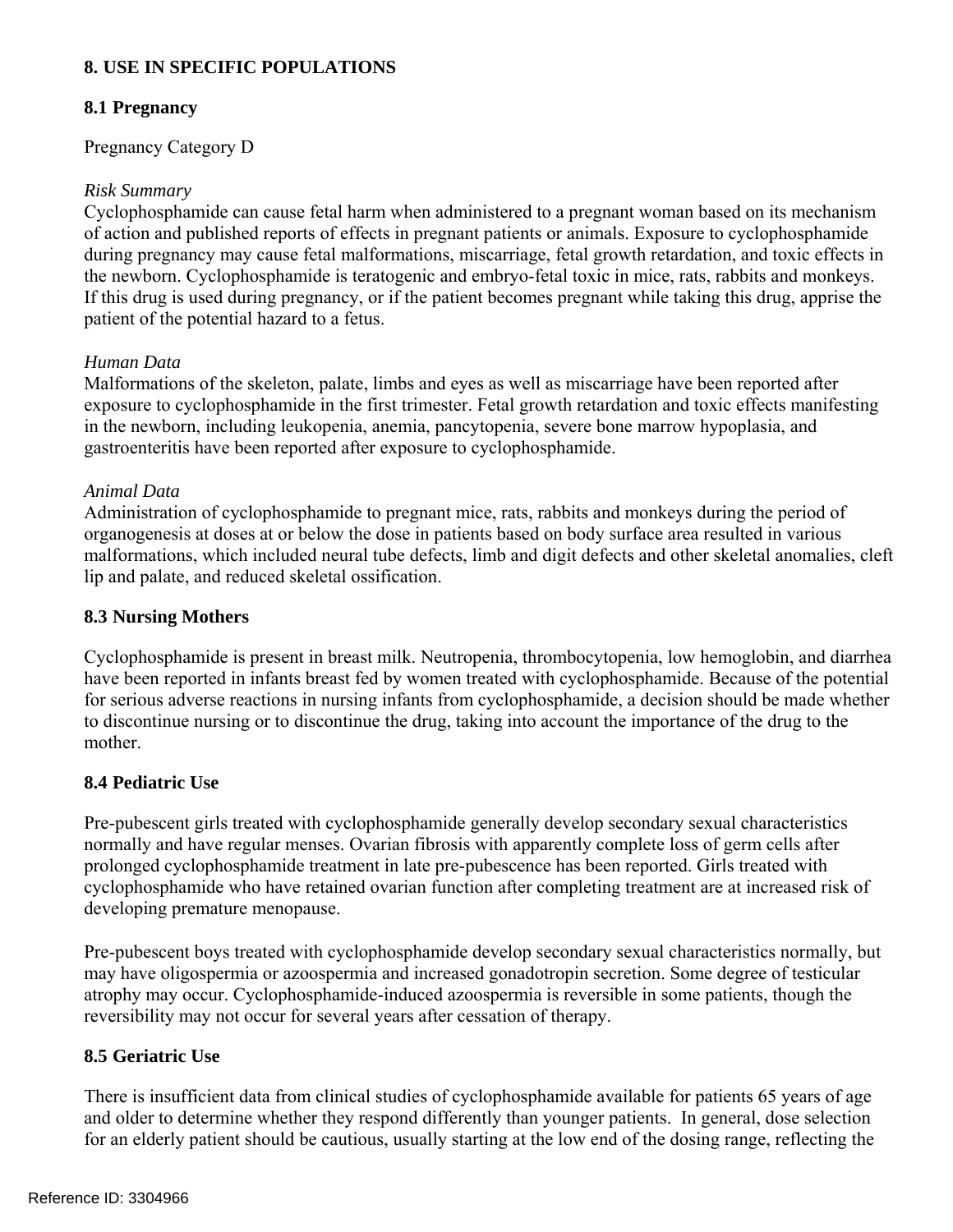greater frequency of decreased hepatic, renal, or cardiac functioning, and of concomitant disease or other drug therapy.

# <span id="page-12-0"></span>**8.6 Females and Males of Reproductive Potential**

#### *Contraception*

 *Use in Specific Populations [\(8.1](#page-11-1))].* Pregnancy should be avoided during treatment with cyclophosphamide because of the risk of fetal harm *[see* 

Female patients of reproductive potential should use highly effective contraception during and for up to 1 year after completion of treatment.

Male patients who are sexually active with female partners who are or may become pregnant should use a condom during and for at least 4 months after treatment.

## *Infertility*

Females

Amenorrhea, transient or permanent, associated with decreased estrogen and increased gonadotropin secretion develops in a proportion of women treated with cyclophosphamide. Affected patients generally resume regular menses within a few months after cessation of therapy. The risk of premature menopause with cyclophosphamide increases with age. Oligomenorrhea has also been reported in association with cyclophosphamide treatment.

Animal data suggest an increased risk of failed pregnancy and malformations may persist after discontinuation of cyclophosphamide as long as oocytes/follicles exist that were exposed to cyclophosphamide during any of their maturation phases. The exact duration of follicular development in humans is not known, but may be longer than 12 months *[see Nonclinical Toxicology ([13.1\)](#page-15-1)]*.

## Males

Men treated with cyclophosphamide may develop oligospermia or azoospermia which are normally associated with increased gonadotropin but normal testosterone secretion.

## <span id="page-12-1"></span>**8.7 Use in Patients with Renal Impairment**

In patients with severe renal impairment, decreased renal excretion may result in increased plasma levels of cyclophosphamide and its metabolites. This may result in increased toxicity *[see Clinical Pharmacology ([12.3](#page-14-0))]*. Monitor patients with severe renal impairment (CrCl =10 mL/min to 24 mL/min) for signs and symptoms of toxicity.

Cyclophosphamide and its metabolites are dialyzable although there are probably quantitative differences depending upon the dialysis system being used. In patients requiring dialysis, use of a consistent interval between cyclophosphamide administration and dialysis should be considered.

## <span id="page-12-2"></span>**8.8 Use in Patients with Hepatic Impairment**

Patients with severe hepatic impairment have reduced conversion of cyclophosphamide to the active 4 hydroxyl metabolite, potentially reducing efficacy *[see Clinical Pharmacology [\(12.3](#page-14-0))]*.

## **10. OVERDOSAGE**

No specific antidote for cyclophosphamide is known.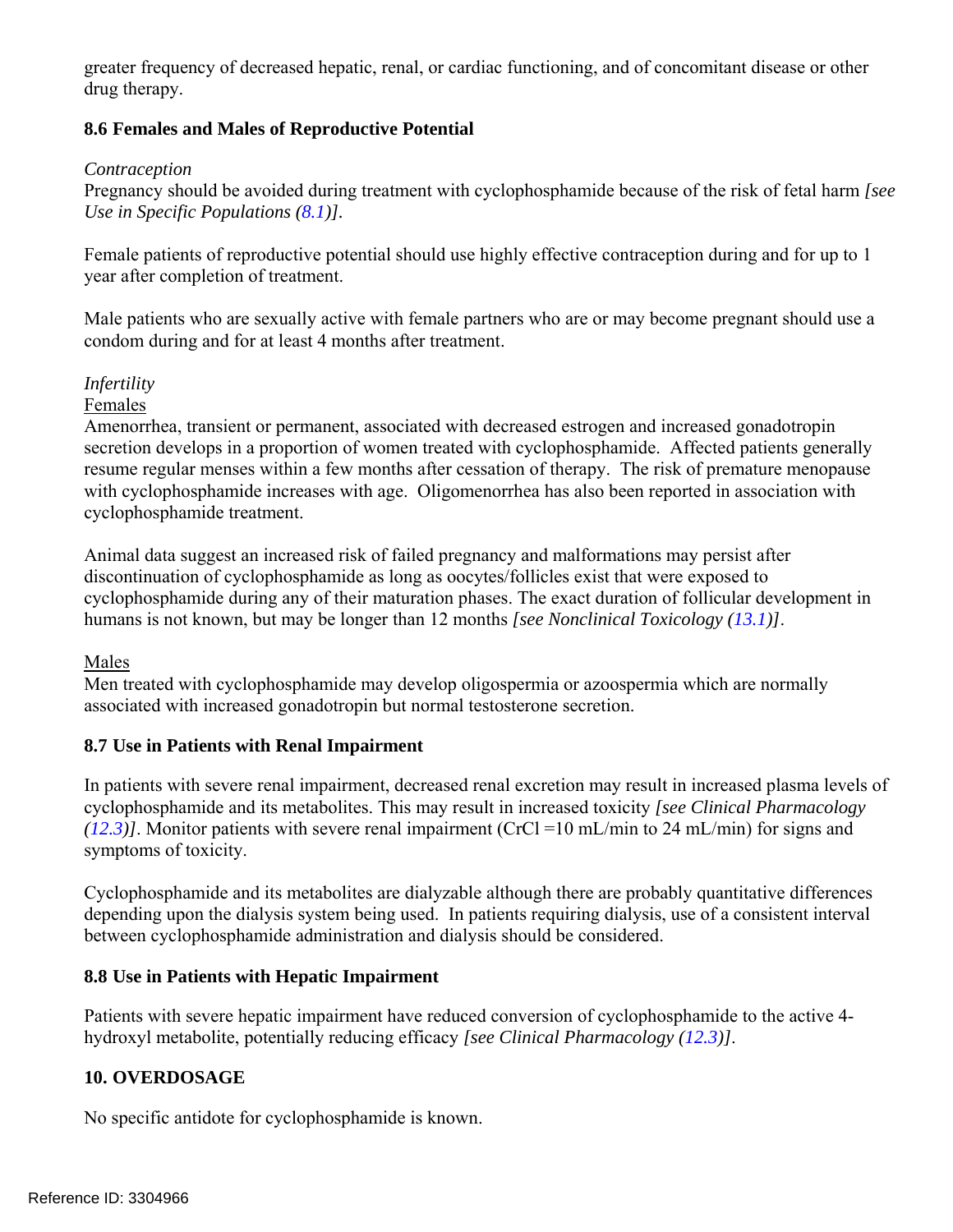Overdosage should be managed with supportive measures, including appropriate treatment for any concurrent infection, myelosuppression, or cardiac toxicity should it occur.

Serious consequences of overdosage include manifestations of dose dependent toxicities such as myelosuppression, urotoxicity, cardiotoxicity (including cardiac failure), veno-occlusive hepatic disease, and stomatitis *[see Warnings and Precautions ([5.1,](#page-5-1) [5.2,](#page-5-0) [5.3,](#page-5-2) and [5.6\)](#page-6-2)]*.

Patients who received an overdose should be closely monitored for the development of toxicities, and hematologic toxicity in particular.

Cyclophosphamide and its metabolites are dialyzable. Therefore, rapid hemodialysis is indicated when treating any suicidal or accidental overdose or intoxication.

Cystitis prophylaxis with mesna may be helpful in preventing or limiting urotoxic effects with cyclophosphamide overdose.

# **11. DESCRIPTION**

Cyclophosphamide is a synthetic antineoplastic drug chemically related to the nitrogen mustards. The chemical name for cyclophosphamide is 2-[bis(2-chloroethyl)amino]tetrahydro-2H-1,3,2-oxazaphosphorine 2-oxide monohydrate, and has the following structural formula:



Cyclophosphamide has a molecular formula of  $C_7H_{15}Cl_2N_2O_2P\bullet H_2O$  and a molecular weight of 279.1. Cyclophosphamide is soluble in water, saline, or ethanol.

Cyclophosphamide for Injection, USP is a sterile white cake available as 500 mg, 1 g, and 2 g strength vials.

- 500 mg vial contains 534.5 mg cyclophosphamide monohydrate equivalent to 500 mg cyclophosphamide and 375 mg mannitol
- 1 g vial contains 1069.0 mg cyclophosphamide monohydrate equivalent to 1 g cyclophosphamide and 750 mg mannitol
- 2 g vial contains 2138.0 mg cyclophosphamide monohydrate equivalent to 2 g cyclophosphamide and 1500 mg mannitol

Cyclophosphamide Tablets, USP are for oral use and contain 25 mg or 50 mg cyclophosphamide (anhydrous). Inactive ingredients in Cyclophosphamide Tablets are: acacia, FD&C Blue No. 1, D&C Yellow No. 10 Aluminum Lake, lactose, magnesium stearate, starch, stearic acid and talc.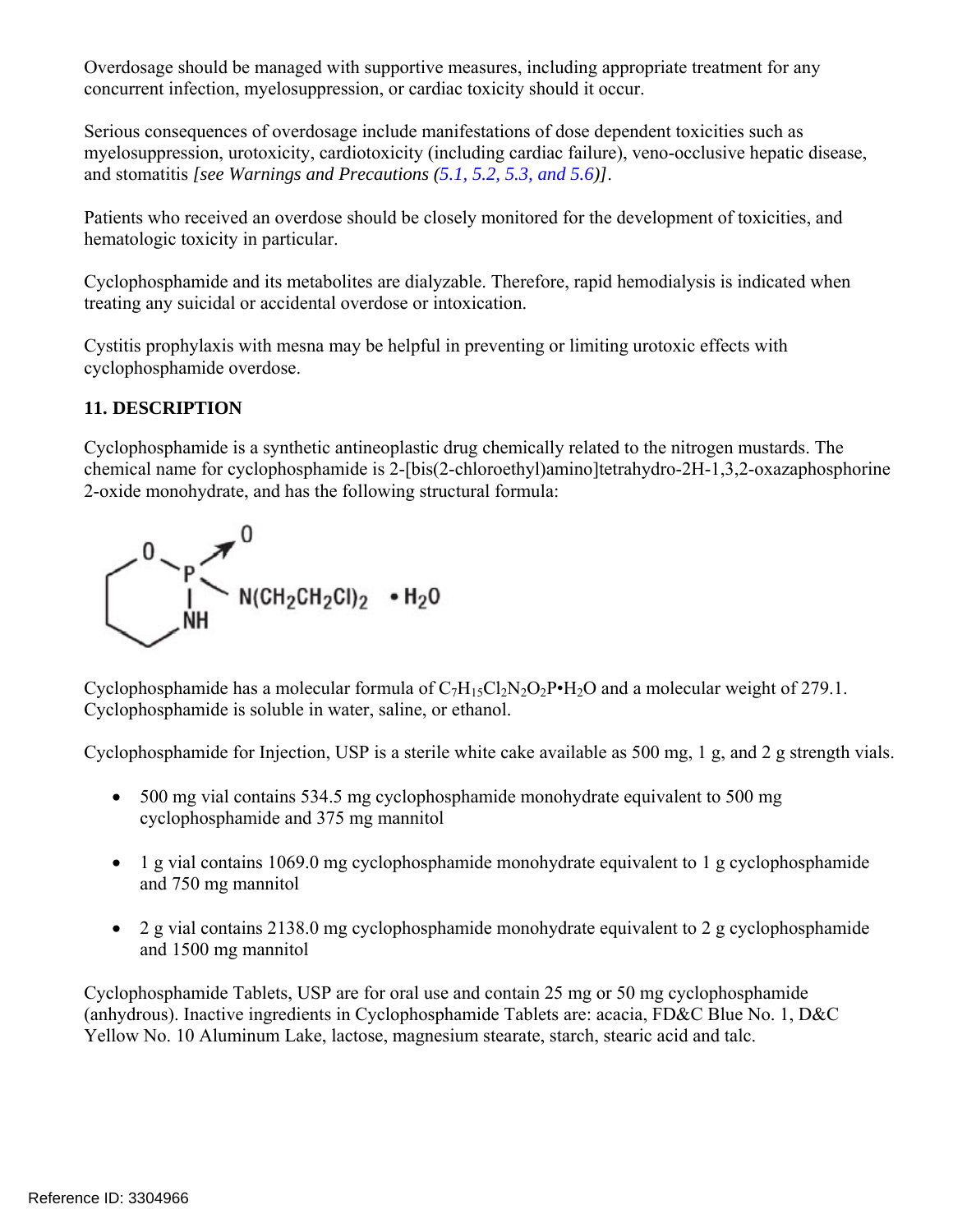# **12. CLINICAL PHARMACOLOGY**

#### **12.1 Mechanism of Action**

The mechanism of action is thought to involve cross-linking of tumor cell DNA.

#### **12.2 Pharmacodynamics**

Cyclophosphamide is biotransformed principally in the liver to active alkylating metabolites by a mixed function microsomal oxidase system. These metabolites interfere with the growth of susceptible rapidly proliferating malignant cells.

#### <span id="page-14-0"></span>**12.3 Pharmacokinetics**

Following IV administration, elimination half-life (t  $\frac{1}{2}$ ) ranges from 3 to 12 hours with total body clearance (CL) values of 4 to 5.6 L/h. Pharmacokinetics are linear over the dose range used clinically. When cyclophosphamide was administered at 4.0  $g/m^2$  over a 90 minutes infusion, saturable elimination in parallel with first-order renal elimination describe the kinetics of the drug.

#### *Absorption*

After oral administration, peak concentrations of cyclophosphamide occurred at one hour. Area under the curve ratio for the drug after oral and IV administration  $(AUC_{po} : AUC_{iv})$  ranged from 0.87 to 0.96.

#### *Distribution*

Approximately 20% of cyclophosphamide is protein bound, with no dose dependent changes. Some metabolites are protein bound to an extent greater than 60%. Volume of distribution approximates total body water  $(30 \text{ to } 50 \text{ L})$ .

#### *Metabolism*

The liver is the major site of cyclophosphamide activation. Approximately 75% of the administered dose of cyclophosphamide is activated by hepatic microsomal cytochrome P450s including CYP2A6, 2B6, 3A4, 3A5, 2C9, 2C18 and 2C19, with 2B6 displaying the highest 4-hydroxylase activity. Cyclophosphamide is activated to form 4-hydroxycyclophosphamide, which is in equilibrium with its ring-open tautomer aldophosphamide. 4-hydroxycyclophosphamide and aldophosphamide can undergo oxidation by aldehyde dehydrogenases to form the inactive metabolites 4-ketocyclophosphamide and carboxyphosphamide, respectively. Aldophosphamide can undergo β-elimination to form active metabolites phosphoramide mustard and acrolein. This spontaneous conversion can be catalyzed by albumin and other proteins. Less than 5% of cyclophosphamide may be directly detoxified by side chain oxidation, leading to the formation of inactive metabolites 2-dechloroethylcyclophosphamide. At high doses, the fraction of parent compound cleared by 4-hydroxylation is reduced resulting in non-linear elimination of cyclophosphamide in patients. Cyclophosphamide appears to induce its own metabolism. Auto-induction results in an increase in the total clearance, increased formation of 4-hydroxyl metabolites and shortened t1/2 values following repeated administration at 12- to 24-hour interval.

#### *Elimination*

Cyclophosphamide is primarily excreted as metabolites. 10 to 20% is excreted unchanged in the urine and 4% is excreted in the bile following IV administration.

## *Special Populations*

Renal Impairment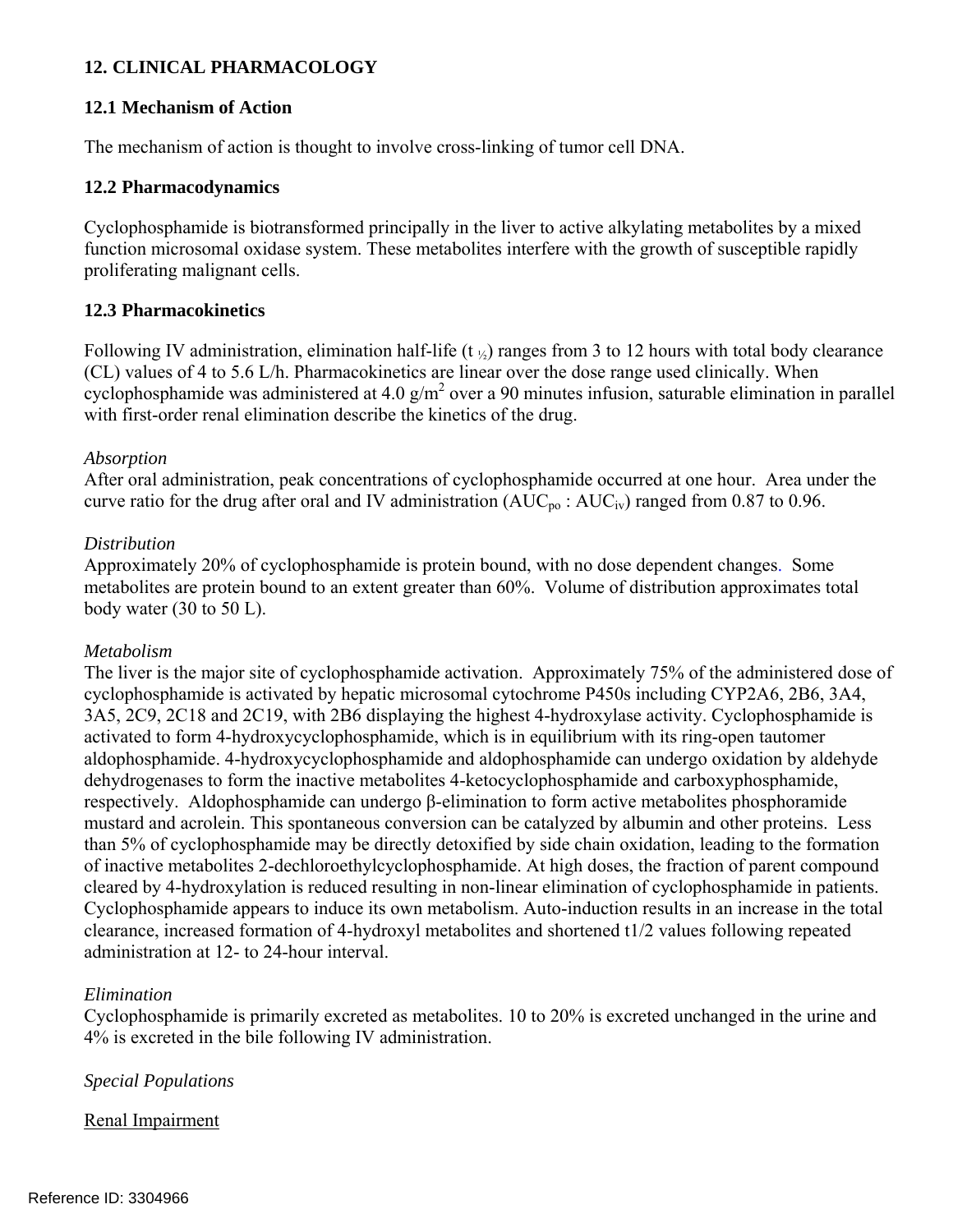The pharmacokinetics of cyclophosphamide were determined following one-hour intravenous infusion to renally impaired patients. The results demonstrated that the systemic exposure to cyclophosphamide increased as the renal function decreased. Mean dose-corrected AUC increased by 38% in the moderate renal group, (Creatinine clearance (CrCl of 25 to 50 mL/min), by 64% in the severe renal group (CrCl of 10 to 24 mL/min) and by 23% in the hemodialysis group (CrCl of < 10mL/min) compared to the control group. The increase in exposure was significant in the severe group  $(p>0.05)$ ; thus, patients with severe renal impairment should be closely monitored for toxicity *[see Use in Specific Populations ([8.7\)](#page-12-1)]*.

The dialyzability of cyclophosphamide was investigated in four patients on long-term hemodialysis. Dialysis clearance calculated by arterial-venous difference and actual drug recovery in dialysate averaged 104 mL/min, which is in the range of the metabolic clearance of 95 mL/min for the drug. A mean of 37% of the administered dose of cyclophosphamide was removed during hemodialysis. The elimination half-life  $(t_{1/2})$  was 3.3 hours in patients during hemodialysis, a 49% reduction of the 6.5 hours to  $t_{1/2}$  reported in uremic patients. Reduction in  $t_{1/2}$ , larger dialysis clearance than metabolic clearance, high extraction efficiency, and significant drug removal during dialysis, suggest that cyclophosphamide is dialyzable.

# Hepatic Impairment

Total body clearance (CL) of cyclophosphamide is decreased by 40% in patients with severe hepatic impairment and elimination half-life ( $t_{\frac{1}{2}}$ ) is prolonged by 64%. Mean CL and  $t_{\frac{1}{2}}$  were 45  $\pm$  8.6 L/kg and  $12.5 \pm 1.0$  hours respectively, in patients with severe hepatic impairment and  $63 \pm 7.6$  L/kg and  $7.6 \pm 1.4$ hours respectively in the control group *[see Use in Specific Populations ([8.8\)](#page-12-2)]*.

# **13. NONCLINICAL TOXICOLOGY**

# <span id="page-15-1"></span>**13.1 Carcinogenesis, Mutagenesis, Impairment of Fertility**

Cyclophosphamide administered by different routes, including intravenous, subcutaneous or intraperitoneal injection, or in drinking water, caused tumors in both mice and rats. In addition to leukemia and lymphoma, benign and malignant tumors were found at various tissue sites, including urinary bladder, mammary gland, lung, liver, and injection site *[see Warnings and Precautions ([5.5\)](#page-6-1)]*.

Cyclophosphamide was mutagenic and clastogenic in multiple *in vitro* and *in vivo* genetic toxicology studies.

Cyclophosphamide is genotoxic in male and female germ cells. Animal data indicate that exposure of oocytes to cyclophosphamide during follicular development may result in a decreased rate of implantations and viable pregnancies, and in an increased risk of malformations. Male mice and rats treated with cyclophosphamide show alterations in male reproductive organs (e.g., decreased weights, atrophy, changes in spermatogenesis), and decreases in reproductive potential (e.g., decreased implantations and increased post-implantation loss) and increases in fetal malformations when mated with untreated females *[see Use in Specific Populations [\(8.6\)](#page-12-0)]*.

# **15. REFERENCES**

<span id="page-15-0"></span>1. OSHA Hazardous Drugs. *OSHA*. http://www.osha.gov/SLTC/hazardousdrugs/index.html.

# **16. HOW SUPPLIED/STORAGE AND HANDLING**

Cyclophosphamide for Injection, USP (lyophilized powder) is a sterile white cake containing cyclophosphamide and mannitol and is supplied in vials for single dose use.

Cyclophosphamide for Injection, USP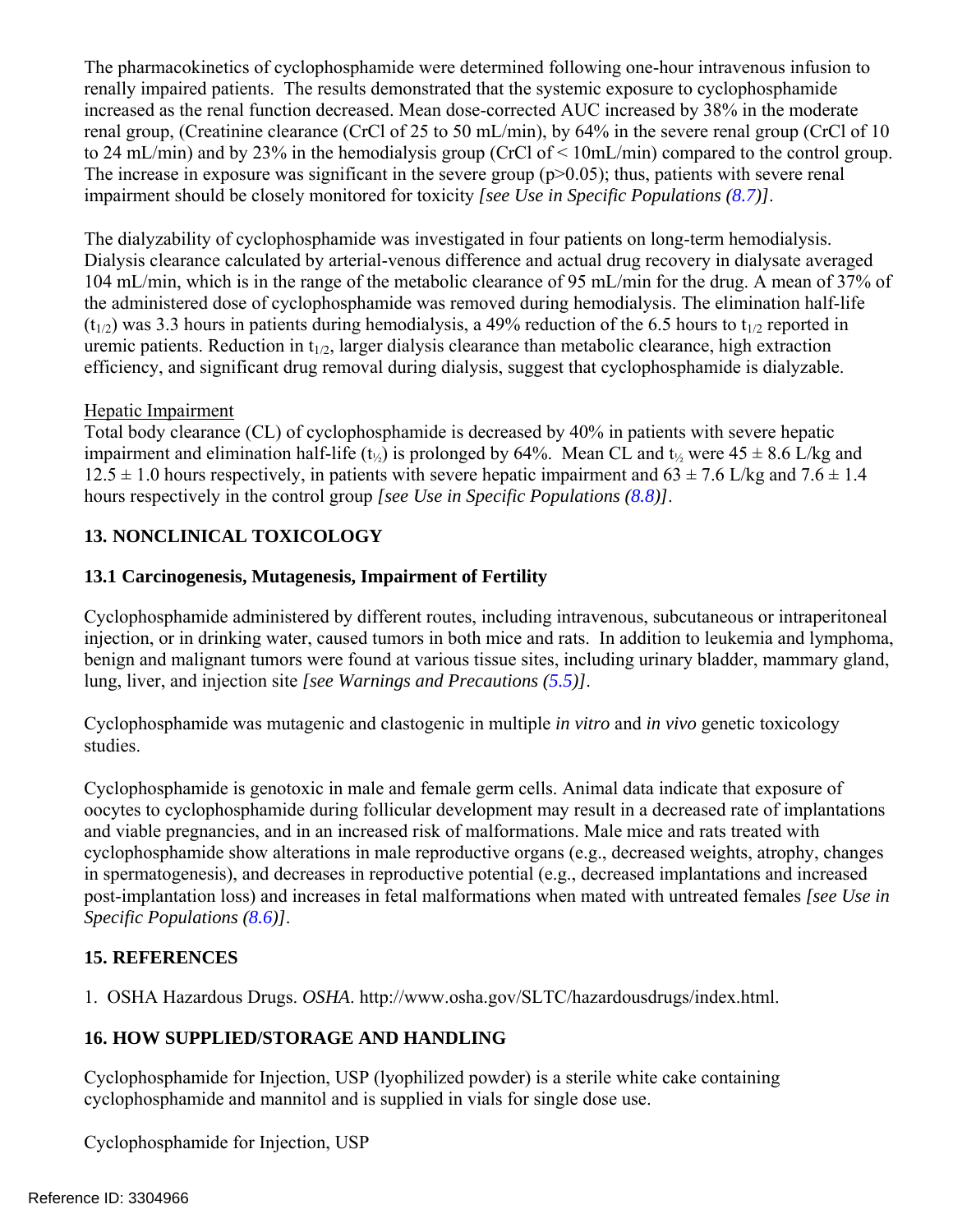| 10019-988-01 | 500 mg vial, carton of 1 |
|--------------|--------------------------|
| 10019-989-01 | 1 g vial, carton of 1    |
| 10019-990-01 | 2 g vial, carton of 1    |

Store vials at or below 25°C (77°F). During transport or storage of cyclophosphamide vials, temperature influences can lead to melting of the active ingredient, cyclophosphamide *[see Dosage and Administration ([2.3](#page-2-0))]*.

Cyclophosphamide Tablets, USP are white tablets with blue flecks containing 25 mg and 50 mg cyclophosphamide, respectively.

Cyclophosphamide Tablets, USP 10019-984-09 50 mg, bottles of 100 10019-982-09 25 mg, bottles of 100

Store tablets at or below 25°C (77°F). Tablets will withstand brief exposure to temperatures up to 30°C (86°F) but should be protected from temperatures above 30°C (86°F).

Cyclophosphamide is an antineoplastic product. Follow special handling and disposal procedures.<sup>1</sup>

# **17. PATIENT COUNSELING INFORMATION**

Advise the patient of the following:

- Inform patients of the possibility of myelosuppression, immunosuppression, and infections. Explain the need for routine blood cell counts. Instruct patients to monitor their temperature frequently and immediately report any occurrence of fever *[see Warnings and Precautions ([5.1\)](#page-5-1)].*
- Advise the patient to report urinary symptoms (patients should report if their urine has turned a pink or red color) and the need for increasing fluid intake and frequent voiding *[see Warnings and Precautions*   $(5.2)$  $(5.2)$  $(5.2)$ ].
- Advise patients to contact a health care professional immediately for any of the following: new onset or worsening shortness of breath, cough, swelling of the ankles/legs, palpitations, weight gain of more than 5 pounds in 24 hours, dizziness or loss of consciousness *[see Warnings and Precautions ([5.3\)](#page-5-2)]*.
- Warn patients of the possibility of developing non-infectious pneumonitis. Advise patients to report promptly any new or worsening respiratory symptoms *[see Warnings and Precautions [\(5.4](#page-6-0))]*.
- Advise female patients of reproductive potential to use highly effective contraception during treatment and for up to 1 year after completion of therapy. There is a potential for harm to a fetus if a patient becomes pregnant during this period. Patients should immediately contact their healthcare provider if they become pregnant or if pregnancy is suspected during this period *[see Warnings and Precautions ([5.7](#page-6-3))* and *Use in Specific Populations [\(8.1](#page-11-1))]*.
- Advise male patients who are sexually active with a female partner who is or may become pregnant to use condoms during treatment and for up to 4 months after completion of therapy. There is a potential for harm to a fetus if a patient fathers a child during this period. Patients should immediately contact their healthcare provider if their female partner becomes pregnant or if pregnancy is suspected during this period *[see Warnings and Precautions ([5.7\)](#page-6-3)* and *Use in Specific Populations ([8.1\)](#page-11-1)]*.